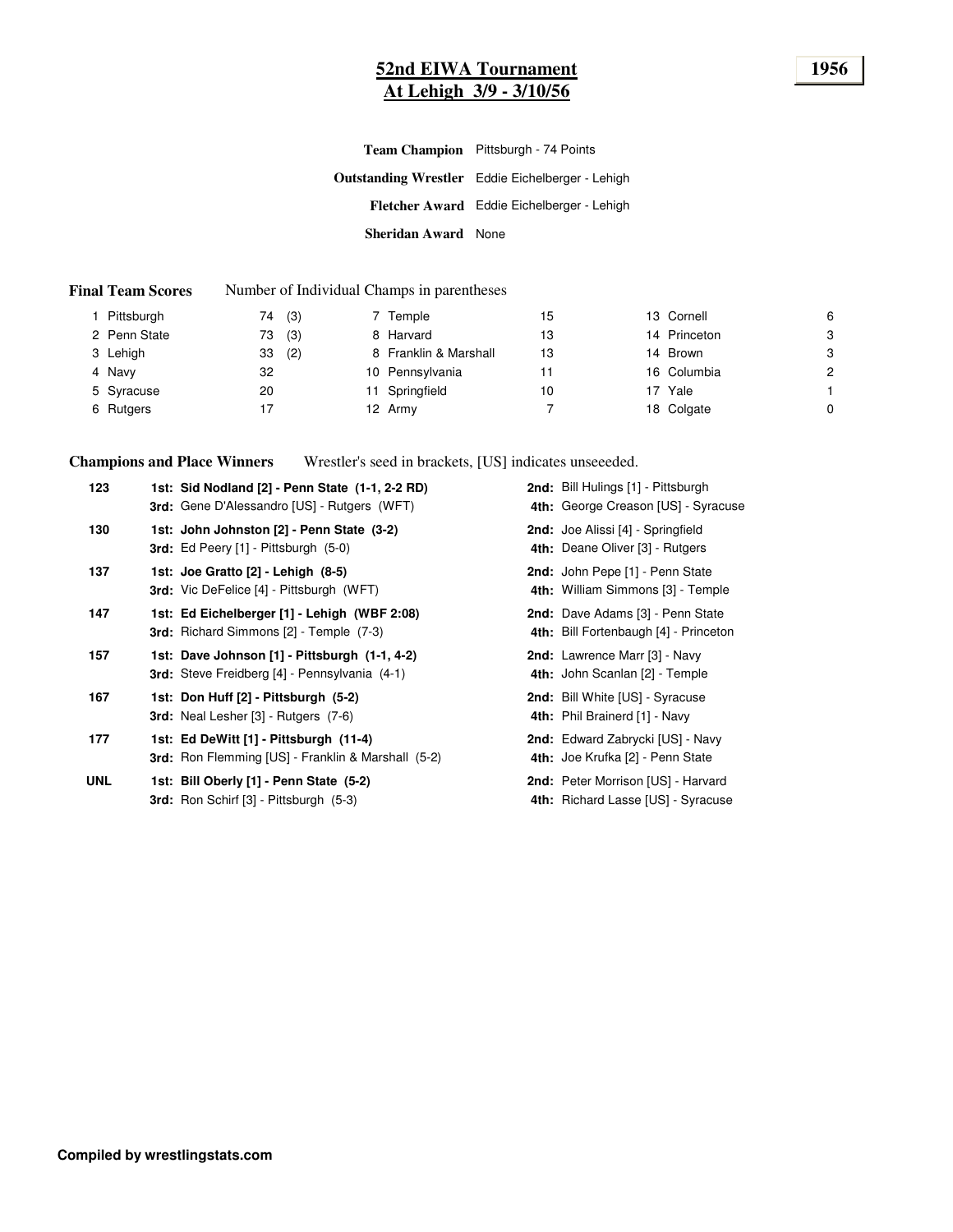# **3/9/1956 and 3/10/1956 at Lehigh 1956 EIWA Championship Page 1 of 8**

#### **123 Weight Class**

| Tom Deppe, Lehigh [4]            |                          |                          |                         |
|----------------------------------|--------------------------|--------------------------|-------------------------|
|                                  | Tom Deppe                |                          |                         |
| Bye                              |                          | George Creason Fall 5:50 |                         |
| George Creason, Syracuse         |                          |                          |                         |
| Jud Ellis, Army                  | George Creason Fall 6:25 |                          |                         |
| Arima, Harvard                   |                          |                          | Bill Hulings 9-2        |
| Carmon Molino, Cornell           | Carmon Molino 6-0        |                          |                         |
|                                  |                          | Bill Hulings 3-1         |                         |
| Dick Ward, Brown                 | Bill Hulings Fall 1:20   |                          |                         |
| Bill Hulings, Pittsburgh [1]     |                          |                          |                         |
| Sid Nodland, Penn State [2]      |                          |                          | Sid Nodland 1-1, 2-2 RD |
| Dick Nathan, Pennsylvania        | Sid Nodland Fall 3:40    |                          |                         |
|                                  |                          | Sid Nodland 6-3          |                         |
| Dick Osborne, Princeton          | Gerry Yoder Fall 5:50    |                          |                         |
| Gerry Yoder, Franklin & Marshall |                          |                          |                         |
| Marshall Masterson, Navy         |                          |                          | Sid Nodland 5-1         |
| Gene D'Alessandro, Rutgers       | Gene D'Alessandro 9-5    |                          |                         |
| Bye                              |                          | Gene D'Alessandro 9-4    |                         |
|                                  | Andy Fitch               |                          |                         |
| Andy Fitch, Yale [3]             |                          |                          |                         |
|                                  |                          |                          |                         |

**Third Place: Gene D'Alessandro Med FFT**

**Pigtail Bouts**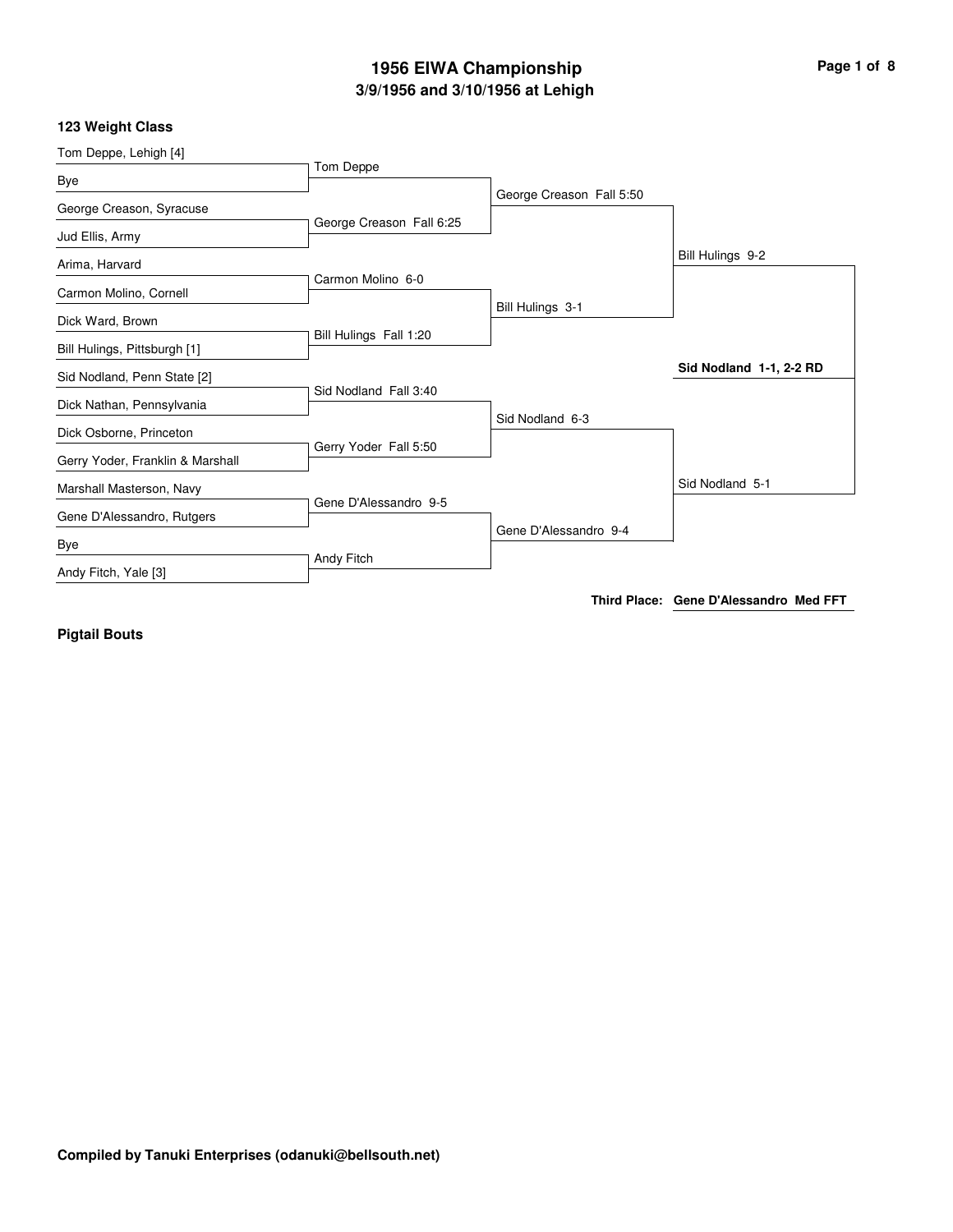## **3/9/1956 and 3/10/1956 at Lehigh 1956 EIWA Championship Page 2 of 8**

## **130 Weight Class**

| Jim Hankee, Army                   |                         |                         |                           |
|------------------------------------|-------------------------|-------------------------|---------------------------|
| Bye                                | Jim Hankee              |                         |                           |
| Joe Alissi, Springfield [4]        |                         | Joe Alissi 3-0          |                           |
| Robert Green, Navy                 | Joe Alissi 13-7         |                         |                           |
| Ed Carlin, Syracuse                |                         |                         | Joe Alissi 4-3            |
| Ed Peery, Pittsburgh [1]           | Ed Peery 5-0            |                         |                           |
| Mindy Peale, Princeton             |                         | Ed Peery Fall 5:10      |                           |
| Harold Powell, Columbia            | Harold Powell 5-3       |                         |                           |
| John Johnston, Penn State [2]      |                         |                         | John Johnston 3-2         |
| John Winthrop, Harvard             | John Johnston Fall 2:53 |                         |                           |
| Ralph Scalzo, Lehigh               | Otis Graham 4-3         | John Johnston Fall 2:37 |                           |
| Otis Graham, Yale                  |                         |                         |                           |
| Deane Oliver, Rutgers [3]          | Deane Oliver Fall 7:10  |                         | John Johnston Fall 4:21   |
| Larry McKague, Franklin & Marshall |                         | Deane Oliver 10-3       |                           |
| Bye                                |                         |                         |                           |
| Bill Jemison, Cornell              | <b>Bill Jemison</b>     |                         |                           |
|                                    |                         |                         | Third Place: Ed Peery 5-0 |

**Pigtail Bouts**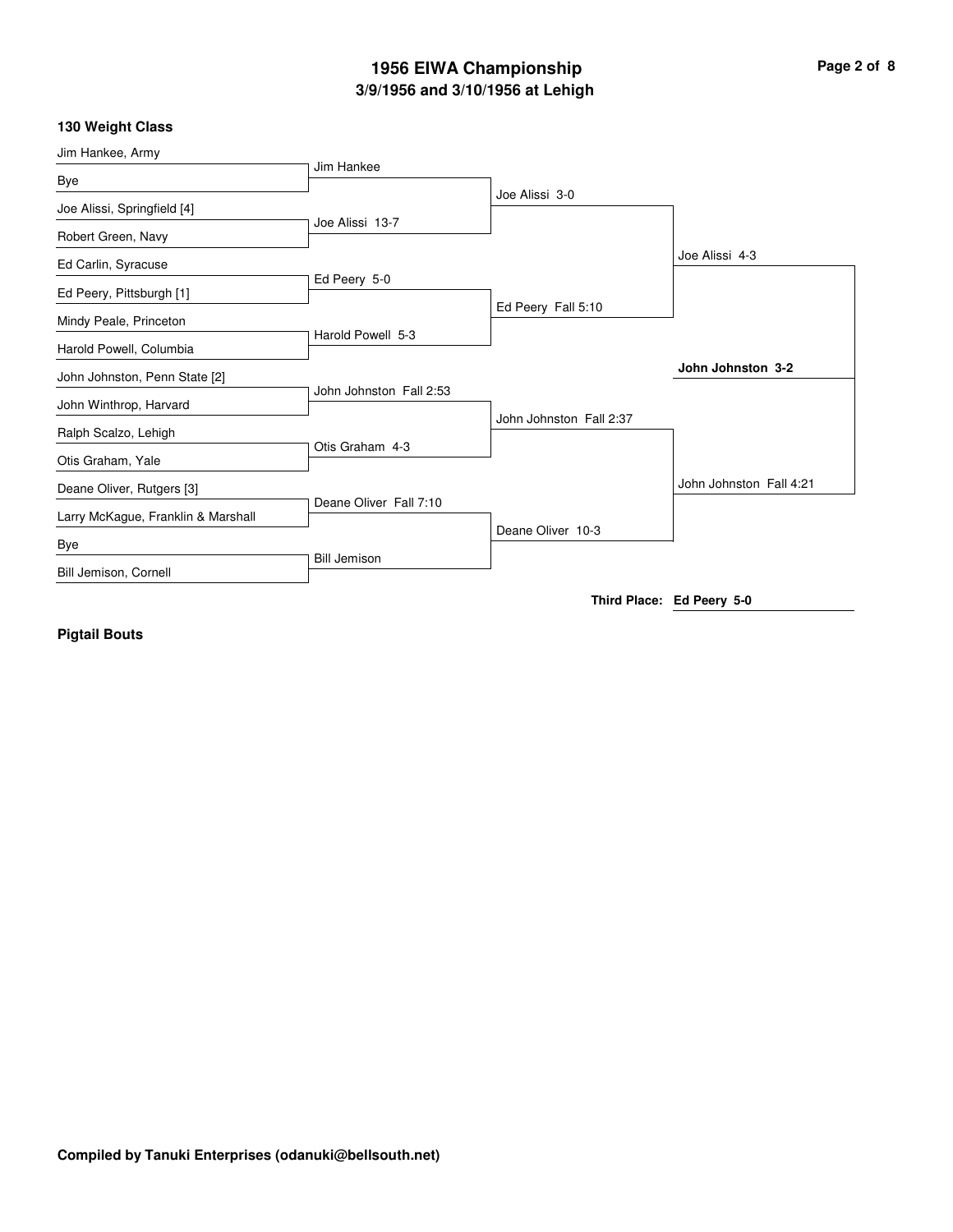## **3/9/1956 and 3/10/1956 at Lehigh 1956 EIWA Championship Page 3 of 8**

#### **137 Weight Class**

| Frank Smith, Brown              |                       |                     |                |
|---------------------------------|-----------------------|---------------------|----------------|
| Henry Hatch, Army               | Henry Hatch 12-8      |                     |                |
| Tom Olson, Springfield          |                       | Vic DeFelice 8-2    |                |
| Vic DeFelice, Pittsburgh [4]    | Vic DeFelice 14-2     |                     |                |
| Charles Gratto, Cornell         | Charles Gratto 9-5    |                     | John Pepe 8-5  |
| Don Kovalchik, Rutgers          |                       | John Pepe 4-0       |                |
| Art Tebbutt, Princeton          |                       |                     |                |
| John Pepe, Penn State [1]       | John Pepe 7-0         |                     |                |
| Joe Gratto, Lehigh [2]          | Joe Gratto Fall 1:37  |                     | Joe Gratto 8-5 |
| Tony Antonio, Columbia          |                       |                     |                |
| Red Reese, Yale                 |                       | Joe Gratto 3-0      |                |
| Joe Longton, Navy               | Joe Longton Fall 4:43 |                     |                |
| David Kline, Pennsylvania       |                       |                     | Joe Gratto 6-4 |
| William Simmons, Temple [3]     | William Simmons 6-0   | William Simmons 5-0 |                |
| Bye                             | Ned Horner            |                     |                |
| Ned Horner, Franklin & Marshall |                       |                     |                |

**Third Place: Vic DeFelice Med FFT**

**Pigtail Bouts**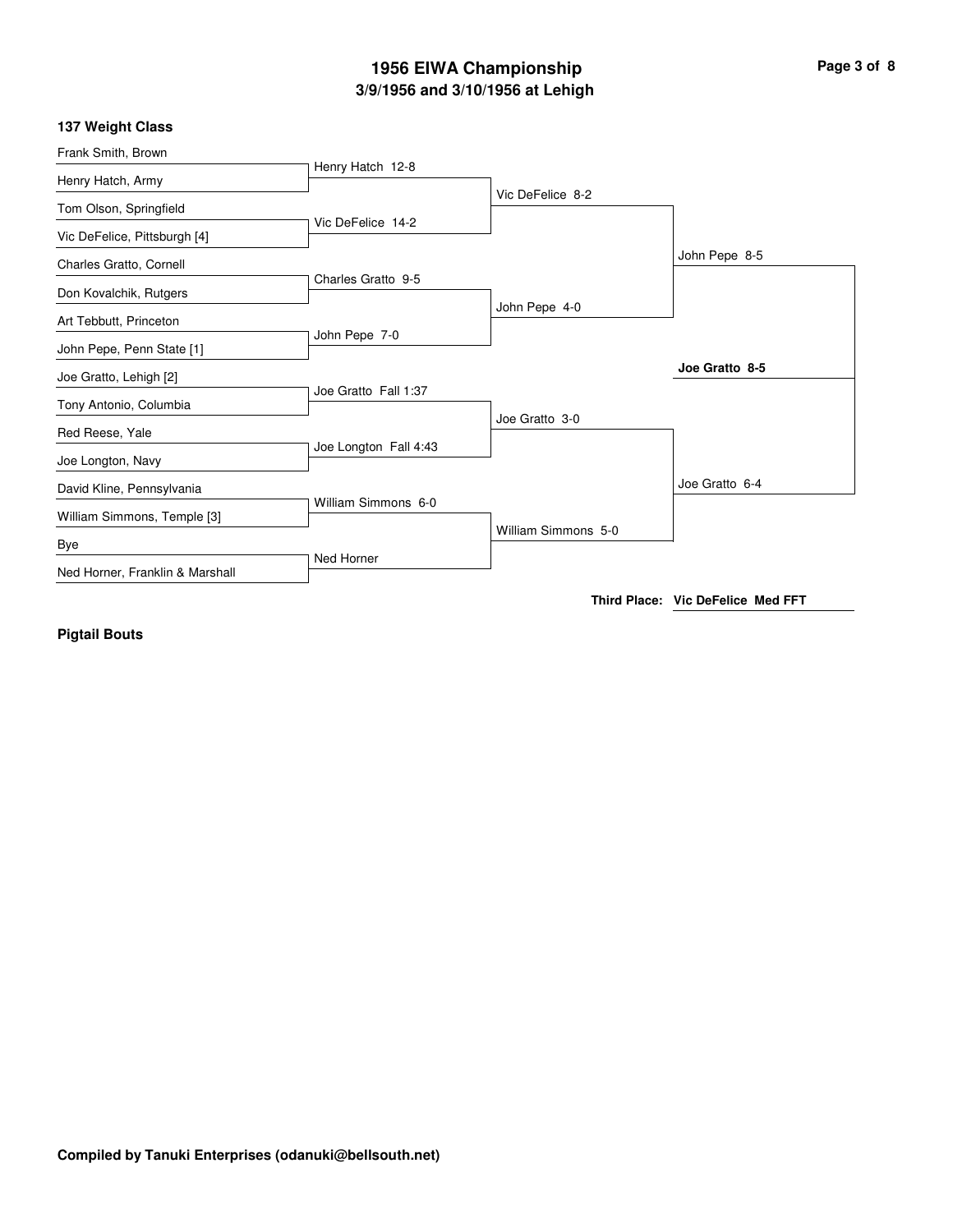# **3/9/1956 and 3/10/1956 at Lehigh 1956 EIWA Championship Page 4 of 8**

## **147 Weight Class**

| Ed Eichelberger, Lehigh         |                           |                            |                                  |
|---------------------------------|---------------------------|----------------------------|----------------------------------|
| <b>Pigtail Bouts</b>            |                           |                            |                                  |
|                                 |                           |                            | Third Place: Richard Simmons 7-3 |
| Dave Adams, Penn State [3]      |                           |                            |                                  |
| Dave Kinne, Columbia            | Dave Adams Fall 4:55      |                            |                                  |
| Bob Bubb, Pittsburgh            |                           | Dave Adams Fall 7:58       |                                  |
| D. Horner, Franklin & Marshall  | Bob Bubb 5-4              |                            | Dave Adams 4-2                   |
| George Lemmond, Colgate         |                           |                            |                                  |
| Richard Simmons, Temple [2]     | Richard Simmons Fall 3:40 |                            |                                  |
| Joe Muse, Brown                 |                           | <b>Richard Simmons 7-2</b> |                                  |
| Henry Bianowicz, Springfield    | Joe Muse 5-2              |                            |                                  |
| Ed Eichelberger, Lehigh [1]     |                           |                            | Ed Eichelberger Fall 2:08        |
|                                 | Ed Eichelberger Fall 5:40 |                            |                                  |
| Dwight Conklin, Rutgers         |                           | Ed Eichelberger 16-1       |                                  |
| Dick Vincent, Cornell           | Thomas King 5-3           |                            |                                  |
| Thomas King, Syracuse           |                           |                            | Ed Eichelberger 11-4             |
| Phil Hepner, Yale               | Bob Daughenbaugh 6-4      |                            |                                  |
| Bob Daughenbaugh, Navy          |                           |                            |                                  |
| Russell Harris, Army            |                           | Bill Fortenbaugh 3-1       |                                  |
| Bill Fortenbaugh, Princeton [4] | Bill Fortenbaugh 5-4      |                            |                                  |

Ed Eichelberger 17-3 Ken Fisher, Pennsylvania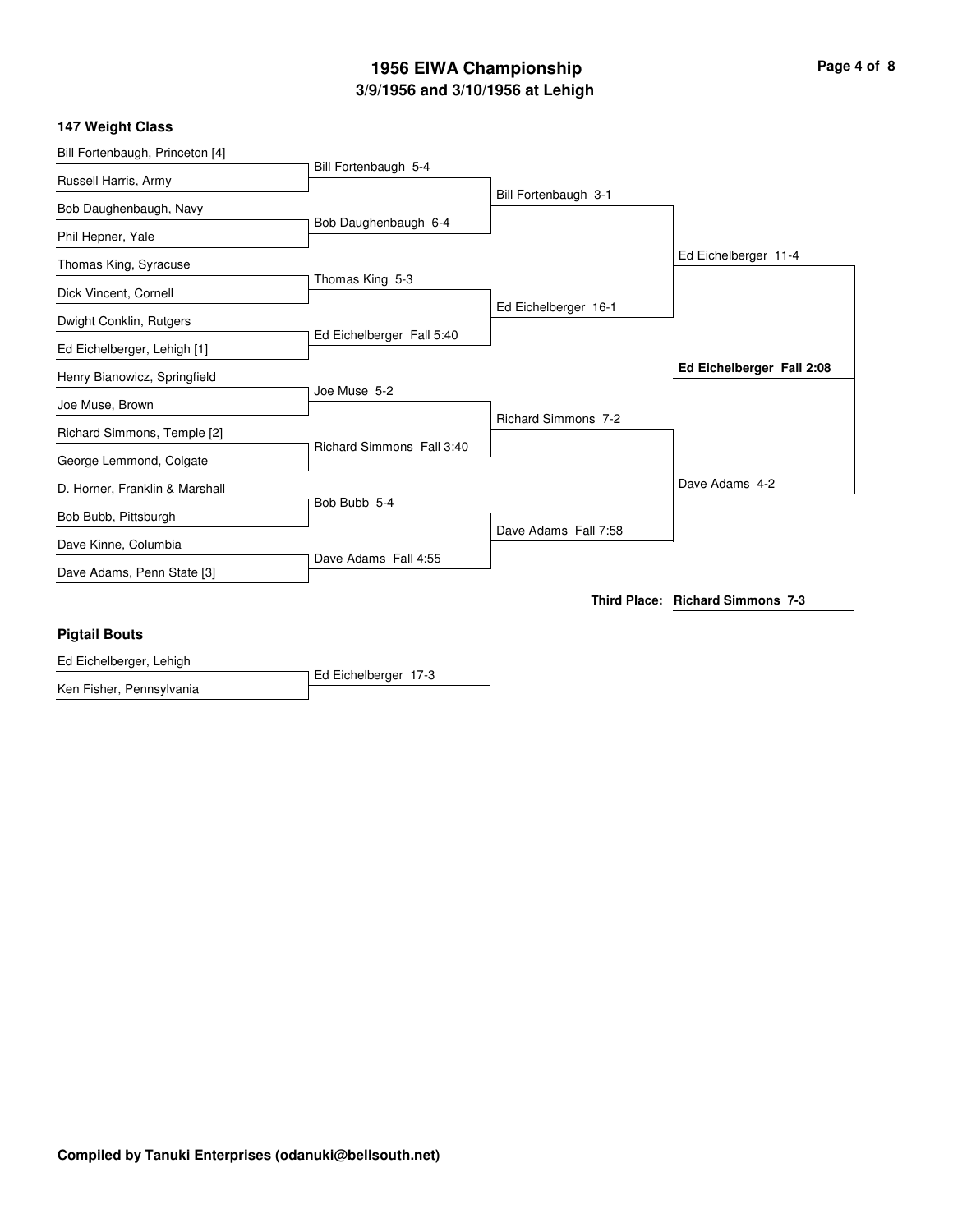# **3/9/1956 and 3/10/1956 at Lehigh 1956 EIWA Championship Page 5 of 8**

| Paul D'Esterre, Colgate           |                           |                     |                                  |
|-----------------------------------|---------------------------|---------------------|----------------------------------|
| Steve Freidberg, Pennsylvania [4] | Steve Freidberg 4-0       |                     |                                  |
| Dick Whited, Lehigh               |                           | Steve Freidberg 3-0 |                                  |
| Glenn Wise, Cornell               | Dick Whited 8-0           |                     |                                  |
| Harry Scott, Columbia             |                           |                     | Dave Johnson 4-1                 |
| Gordon Carberry, Syracuse         | Gordon Carberry Fall 5:10 |                     |                                  |
| Dave Johnson, Pittsburgh [1]      |                           | Dave Johnson 3-1    |                                  |
| Bob Smith, Franklin & Marshall    | Dave Johnson 10-0         |                     |                                  |
| Don Wittmann, Rutgers             |                           |                     | Dave Johnson 1-1, 4-2            |
| John Scanlan, Temple [2]          | John Scanlan Fall 7:22    |                     |                                  |
| Steve Jackson, Yale               |                           | John Scanlan 4-2    |                                  |
| Peter Roche, Brown                | Peter Roche 5-3           |                     |                                  |
| Lawrence Marr, Navy [3]           |                           |                     | Lawrence Marr Fall 8:51          |
| Houal Soobitsky, Springfield      | Lawrence Marr 3-1         |                     |                                  |
| Joe Humphreys, Penn State         |                           | Lawrence Marr 4-2   |                                  |
| George Robertson, Army            | Joe Humphreys 5-0         |                     |                                  |
|                                   |                           |                     | Third Place: Steve Freidberg 4-1 |
| <b>Pigtail Bouts</b>              |                           |                     |                                  |
| Bob Smith, Franklin & Marshall    |                           |                     |                                  |
| Tom Waxter, Princeton             | Bob Smith Fall 8:45       |                     |                                  |

John Scanlan 8-1 John Scanlan, Temple Richard Hook, Harvard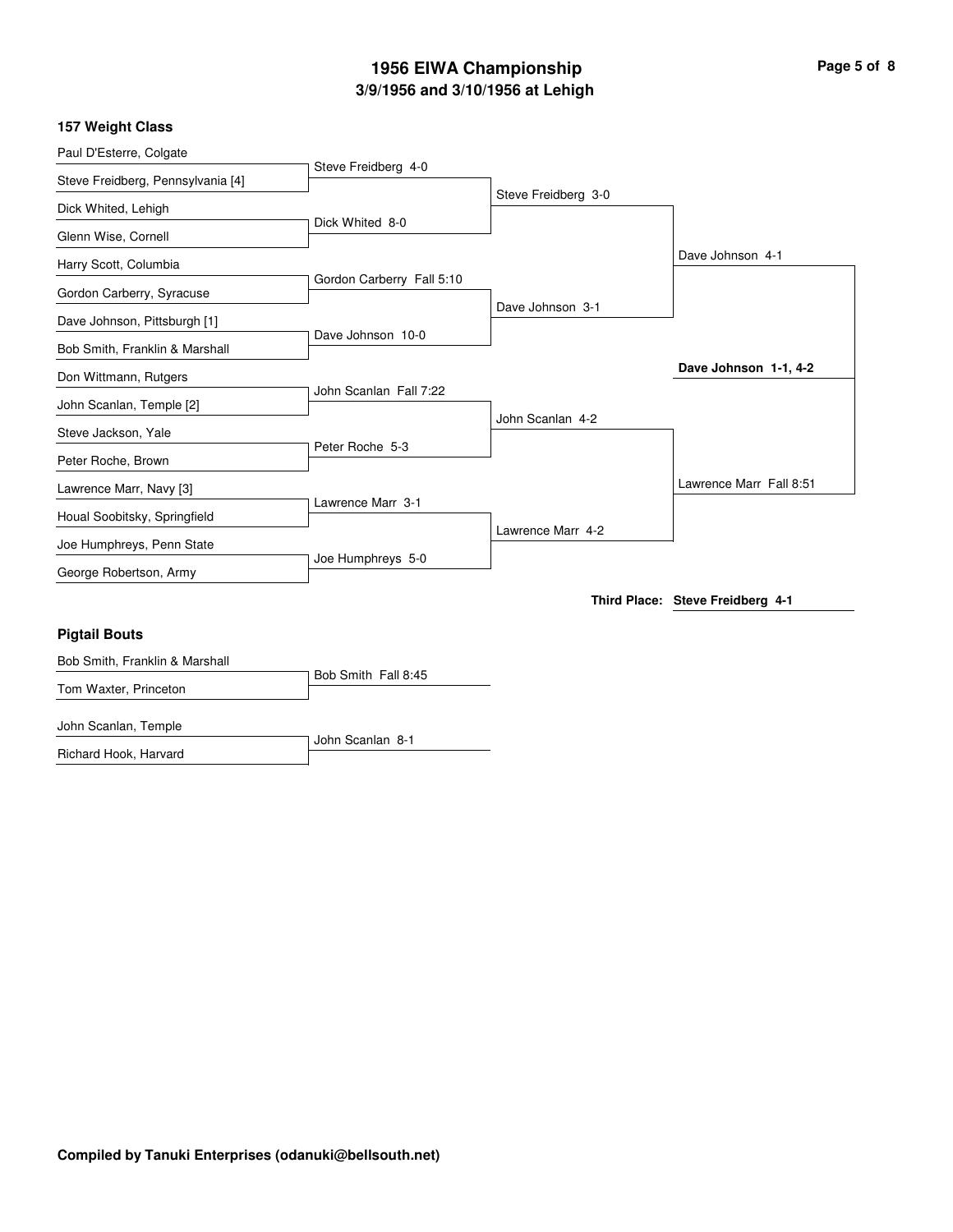## **3/9/1956 and 3/10/1956 at Lehigh 1956 EIWA Championship Page 6 of 8**

## **167 Weight Class**

| Bob Lynch, Cornell [4]                |                         |                   |                              |
|---------------------------------------|-------------------------|-------------------|------------------------------|
| Ernie Young, Penn State               | Bob Lynch 5-0           |                   |                              |
| <b>Bill White, Syracuse</b>           |                         | Bill White 2-0    |                              |
| Jack Kirkpatrick, Franklin & Marshall | Bill White 5-1          |                   |                              |
| Phil Brainerd, Navy [1]               |                         |                   | Bill White 5-3               |
| Tony Tsocanos, Colgate                | Phil Brainerd Fall 2:23 |                   |                              |
| Jay Goldenberg, Pennsylvania          |                         | Phil Brainerd 7-4 |                              |
| Tex Lenart, Army                      | Jay Goldenberg 17-10    |                   |                              |
| Don Huff, Pittsburgh [2]              |                         |                   | Don Huff 5-2                 |
| Ed Nell, Princeton                    | Don Huff 6-3            |                   |                              |
| Roger Hinkson, Yale                   |                         | Don Huff 7-1      |                              |
| Hugn Sherrie, Temple                  | Hugn Sherrie 9-8        |                   |                              |
| Neal Lesher, Rutgers [3]              |                         |                   | Don Huff 4-3                 |
| Harrison, Springfield                 | Neal Lesher Fall 8:04   |                   |                              |
| R. Johnson, Columbia                  |                         | Neal Lesher 4-1   |                              |
| Bob Gilmore, Harvard                  | Bob Gilmore Fall 6:46   |                   |                              |
|                                       |                         |                   | Third Place: Neal Lesher 7-6 |
| <b>Pigtail Bouts</b>                  |                         |                   |                              |
| Tex Lenart, Army                      |                         |                   |                              |
|                                       | Tex Lenart Fall 7:38    |                   |                              |

Ron Vaughn, Lehigh

**Compiled by Tanuki Enterprises (odanuki@bellsouth.net)**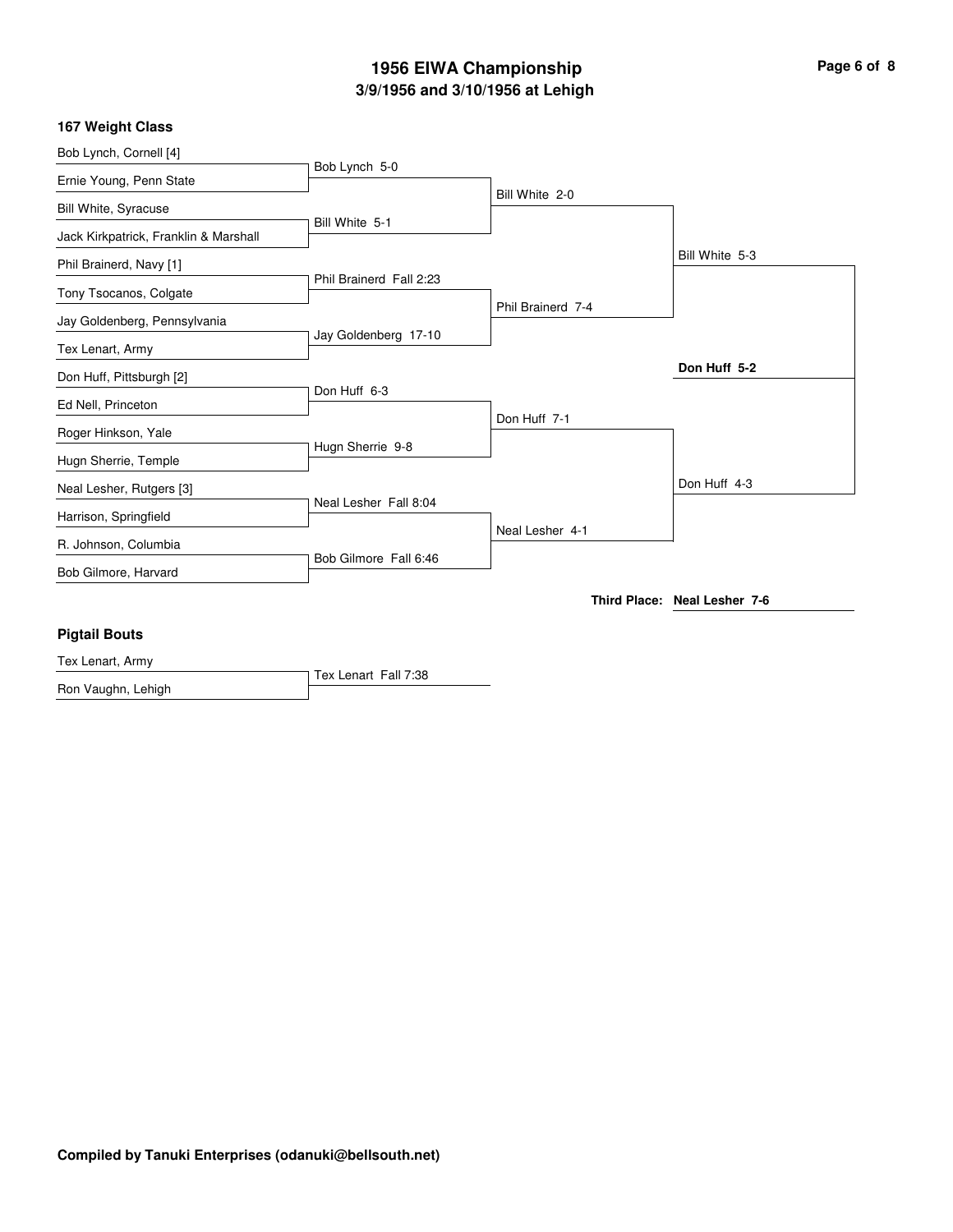# **3/9/1956 and 3/10/1956 at Lehigh 1956 EIWA Championship Page 7 of 8**

#### **177 Weight Class**

| John Alexander, Brown             |                           |                     |                               |
|-----------------------------------|---------------------------|---------------------|-------------------------------|
| John Nicholson, Army [4]          | John Nicholson Fall 4:34  |                     |                               |
| Gerald Sprague, Syracuse          |                           | Ron Flemming 5-2    |                               |
| Ron Flemming, Franklin & Marshall | Ron Flemming Fall 4:44    |                     |                               |
| Dale Granger, Columbia            |                           |                     | Ed DeWitt 6-3                 |
| Albert Quinn, Pennsylvania        | Dale Granger 5-0          |                     |                               |
|                                   |                           | Ed DeWitt 5-0       |                               |
| John Kohr, Yale                   | Ed DeWitt 14-0            |                     |                               |
| Ed DeWitt, Pittsburgh [1]         |                           |                     |                               |
| Don Mayer, Princeton              |                           |                     | Ed DeWitt 11-4                |
| Joe Krufka, Penn State [2]        | Joe Krufka Fall 5:32      |                     |                               |
| Dave Walton, Lehigh               |                           | Joe Krufka 3-0      |                               |
| Clint Blume, Colgate              | Clint Blume 7-2           |                     |                               |
| Steve Smethurst, Cornell [3]      |                           |                     | Edward Zabrycki 7-2           |
| Dick Garretson, Rutgers           | Steve Smethurst 7-0       |                     |                               |
| Gerry Scanlan, Temple             |                           | Edward Zabrycki 7-5 |                               |
| Edward Zabrycki, Navy             | Edward Zabrycki Fall 5:36 |                     |                               |
|                                   |                           |                     | Third Place: Ron Flemming 5-2 |
| <b>Pigtail Bouts</b>              |                           |                     |                               |

Ed DeWitt Fall 4:45 Ed DeWitt, Pittsburgh Raymond, Harvard